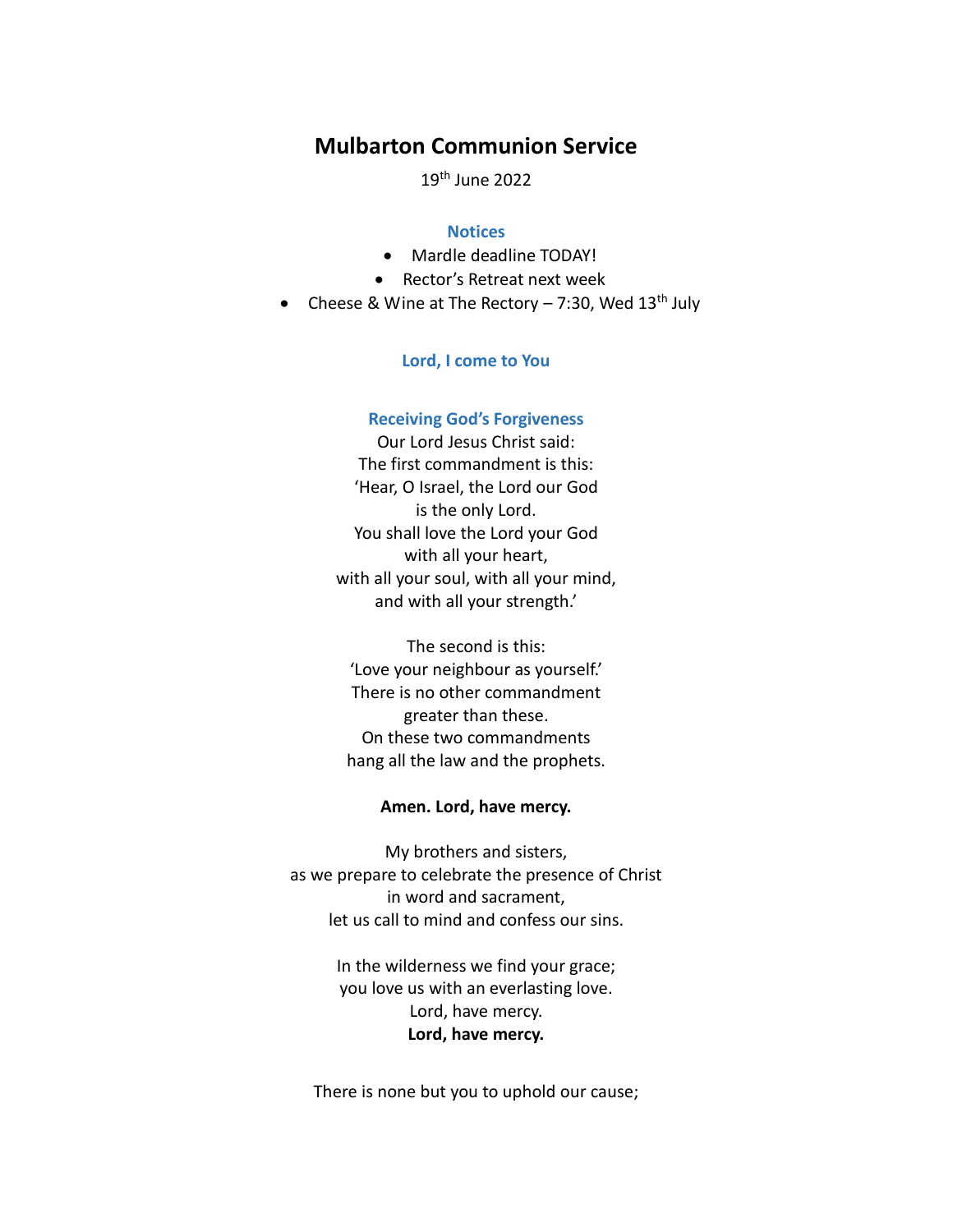our sin cries out and our guilt is great. Christ, have mercy. **Christ, have mercy.**

Heal us, O Lord, and we shall be healed; restore us and we shall know your joy. Lord, have mercy. **Lord, have mercy**

May almighty God have mercy on us, forgive us our sins, and bring us to everlasting life. **Amen.**

## **Collect for 1st Sunday after Trinity**

God of truth, help us to keep your law of love and to walk in ways of wisdom, that we may find true life in Jesus Christ your Son. **Amen.**

#### **Isaiah 65:1-9**

"I revealed myself to those who did not ask for me; I was found by those who did not seek me. To a nation that did not call on my name, I said, 'Here am I, here am I.'  $<sup>2</sup>$  All day long I have held out my hands</sup> to an obstinate people, who walk in ways not good, pursuing their own imaginations— <sup>3</sup> a people who continually provoke me to my very face, offering sacrifices in gardens and burning incense on altars of brick; <sup>4</sup> who sit among the graves and spend their nights keeping secret vigil; who eat the flesh of pigs, and whose pots hold broth of impure meat;  $5$  who say, 'Keep away; don't come near me, for I am too sacred for you!'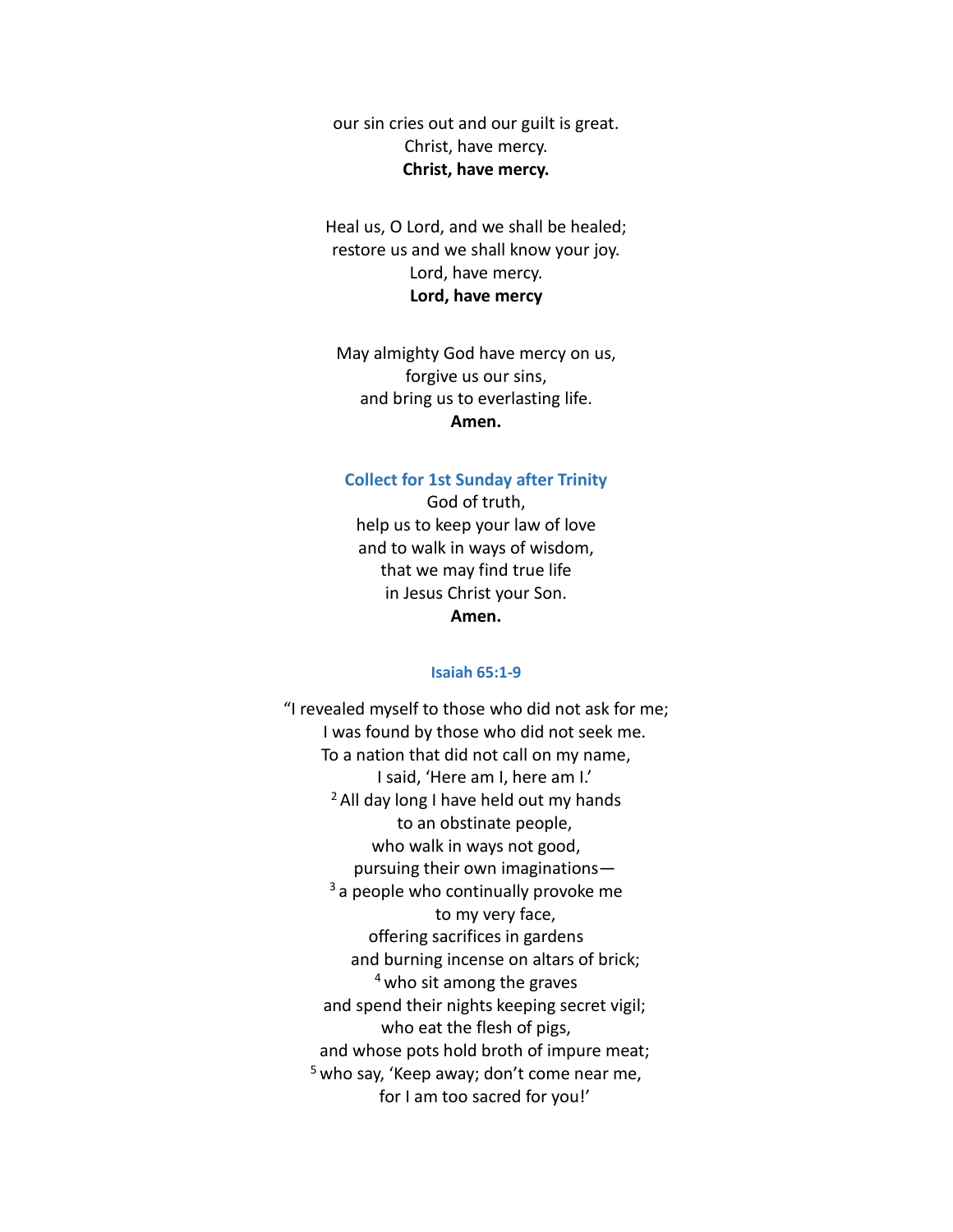Such people are smoke in my nostrils, a fire that keeps burning all day. 6 "See, it stands written before me: I will not keep silent but will pay back in full; I will pay it back into their laps—  $<sup>7</sup>$  both your sins and the sins of your ancestors,"</sup> says the Lord. "Because they burned sacrifices on the mountains and defied me on the hills, I will measure into their laps the full payment for their former deeds." <sup>8</sup> This is what the Lord says: "As when juice is still found in a cluster of grapes and people say, 'Don't destroy it, there is still a blessing in it,' so will I do in behalf of my servants; I will not destroy them all. <sup>9</sup>I will bring forth descendants from Jacob, and from Judah those who will possess my mountains; my chosen people will inherit them, and there will my servants live.

#### **Luke 8:26-39**

 $26$  They sailed to the region of the Gerasenes, which is across the lake from Galilee.  $27$  When Jesus stepped ashore, he was met by a demon-possessed man from the town. For a long time this man had not worn clothes or lived in a house, but had lived in the tombs. <sup>28</sup> When he saw Jesus, he cried out and fell at his feet, shouting at the top of his voice, "What do you want with me, Jesus, Son of the Most High God? I beg you, don't torture me!"

 $29$  For Jesus had commanded the impure spirit to come out of the man. Many times it had seized him, and though he was chained hand and foot and kept under guard, he had broken his chains and had been driven by the demon into solitary places.

<sup>30</sup> Jesus asked him, "What is your name?"

"Legion," he replied, because many demons had gone into him.  $31$  And they begged Jesus repeatedly not to order them to go into the Abyss.

 $32$  A large herd of pigs was feeding there on the hillside. The demons begged Jesus to let them go into the pigs, and he gave them permission. <sup>33</sup> When the demons came out of the man, they went into the pigs, and the herd rushed down the steep bank into the lake and was drowned.  $34$  When those tending the pigs saw what had happened, they ran off and reported this in the town and countryside,

 $35$  and the people went out to see what had happened. When they came to Jesus, they found the man from whom the demons had gone out, sitting at Jesus' feet, dressed and in his right mind; and they were afraid. <sup>36</sup> Those who had seen it told the people how the demon-possessed man had been cured. <sup>37</sup> Then all the people of the region of the Gerasenes asked Jesus to leave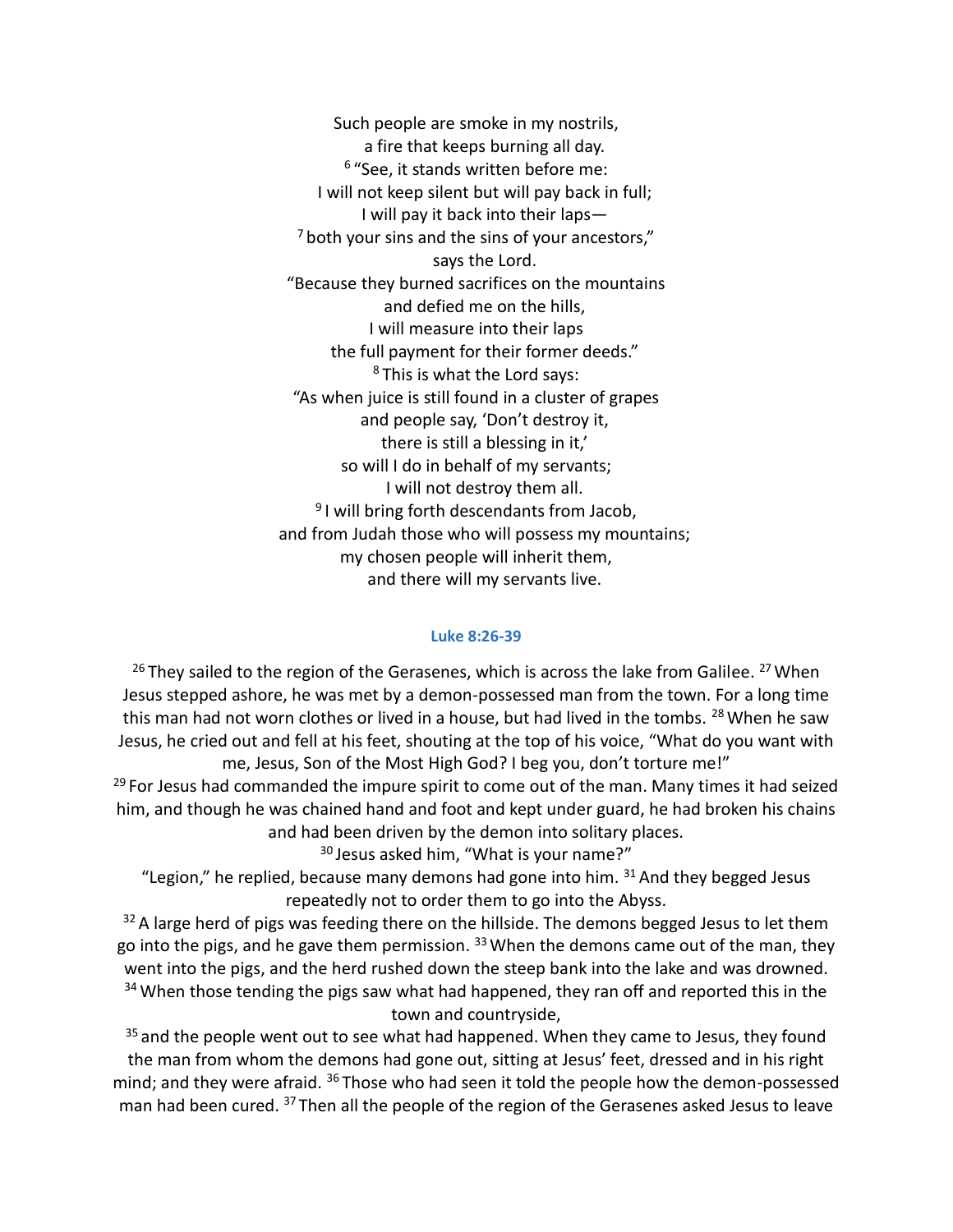them, because they were overcome with fear. So he got into the boat and left. <sup>38</sup> The man from whom the demons had gone out begged to go with him, but Jesus sent him away, saying, <sup>39</sup> "Return home and tell how much God has done for you." So the man went away and told all over town how much Jesus had done for him.

To You, O Lord

## **Sharing Journeys:**

### **Speak O Lord**

**Talk**

#### **Declaring What We Believe**

Do you believe and trust in God the Father? **I believe in God, the Father almighty, creator of heaven and earth.**

Do you believe and trust in his Son Jesus Christ? **I believe in Jesus Christ, his only Son, our Lord, who was conceived by the Holy Spirit, born of the Virgin Mary, suffered under Pontius Pilate, was crucified, died, and was buried; he descended to the dead. On the third day he rose again; he ascended into heaven, he is seated at the right hand of the Father, and he will come to judge the living and the dead.**

Do you believe and trust in the Holy Spirit? **I believe in the Holy Spirit, the holy catholic Church, the communion of saints, the forgiveness of sins, the resurrection of the body, and the life everlasting. Amen.**

> **Our Prayers** led by Derrick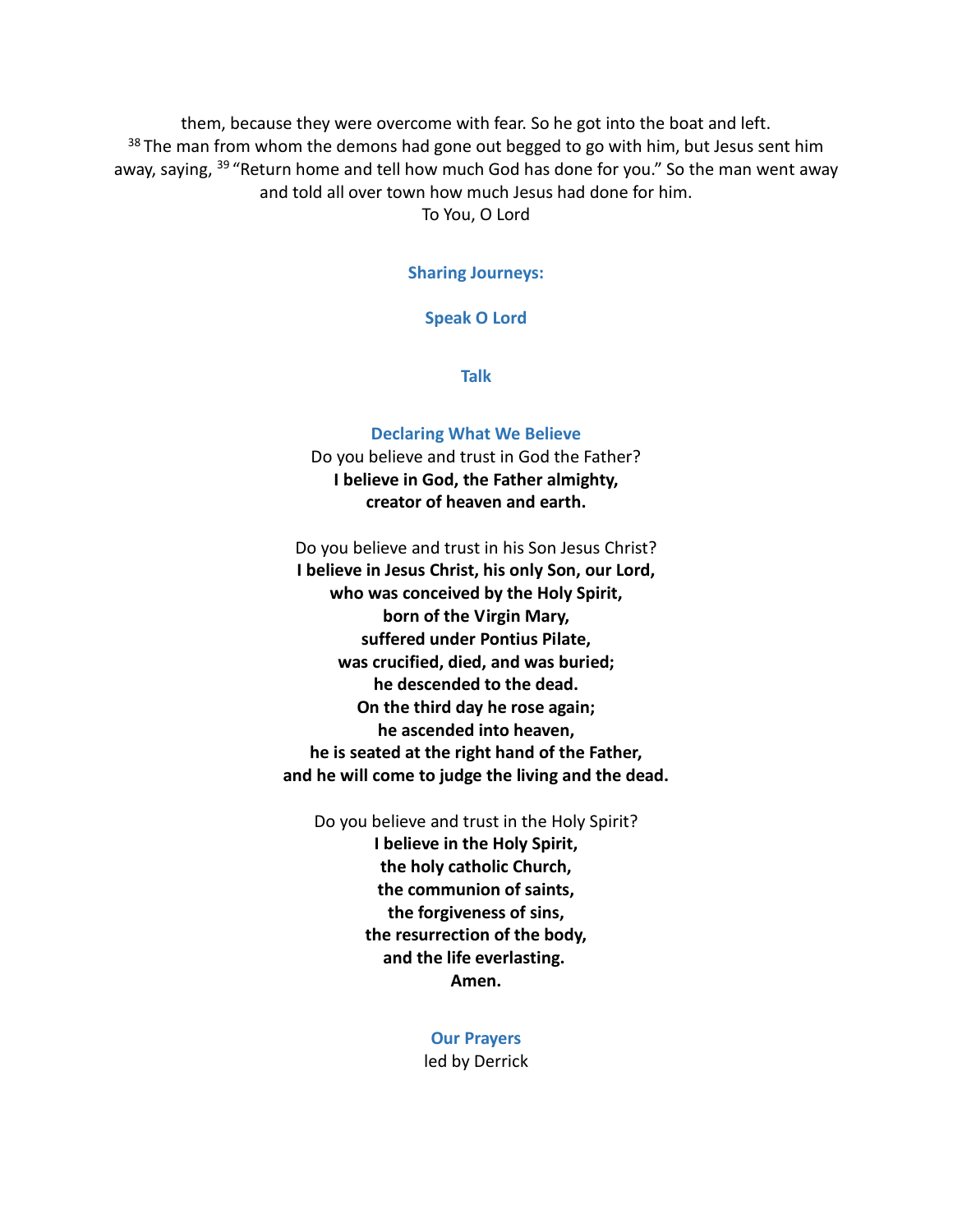#### **The Peace**

The peace of the risen Christ be always with you **and also with you.**

#### **Behold the Lamb**

The Lord is here. **His Spirit is with us.**

Lift up your hearts. **We lift them to the Lord.**

Let us give thanks to the Lord our God. **It is right to give thanks and praise.**

It is right to praise you, Father, Lord of all creation; in your love you made us for yourself. When we turned away you did not reject us, but came to meet us in your Son.

> **You embraced us as your children and welcomed us to sit and eat with you.**

In Christ you shared our life that we might live in him and he in us.

# **He opened his arms of love upon the cross and made for all the perfect sacrifice for sin.**

On the night he was betrayed, at supper with his friends he took bread, and gave you thanks; he broke it and gave it to them, saying: Take, eat; this is my body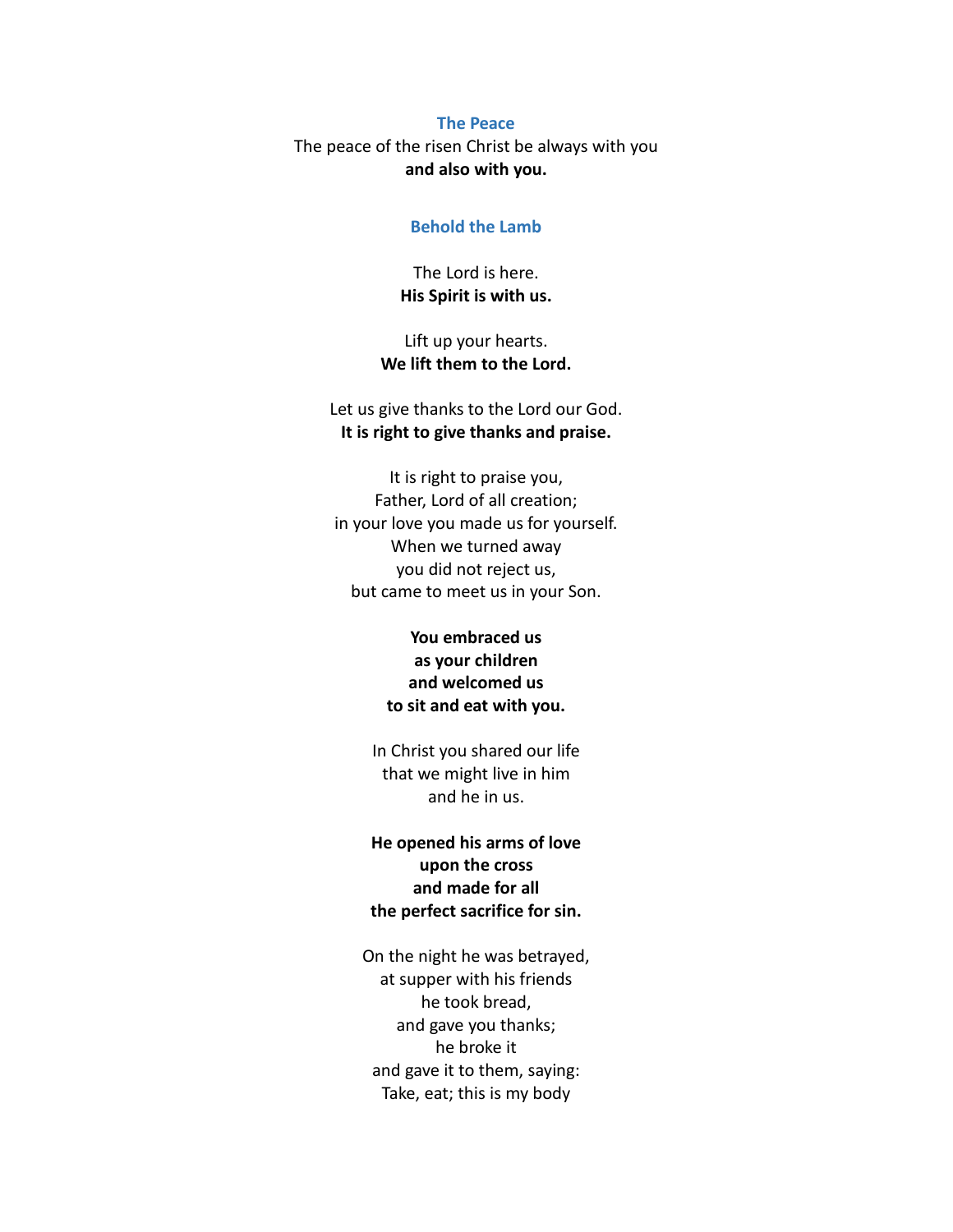which is given for you; do this in remembrance of me.

# **Father, we do this in remembrance of him: his body is the bread of life.**

As we proclaim his death and celebrate his rising in glory, send your Holy Spirit that this bread and this wine may be to us the body and blood of your dear Son.

# **As we eat and drink these holy gifts make us one in Christ, our risen Lord.**

With your whole Church throughout the world we offer you this sacrifice of praise and lift our voice to join the eternal song of heaven:

> **Holy, holy, holy Lord, God of power and might, Heaven and earth are full of your glory. Hosanna in the highest.**

#### **The Lord's Prayer**

**Our Father in heaven hallowed be your name. Your Kingdom come, your will be done on earth as it is in heaven. Give us today our daily bread. Forgive us our sins as we forgive those who sin against us.**